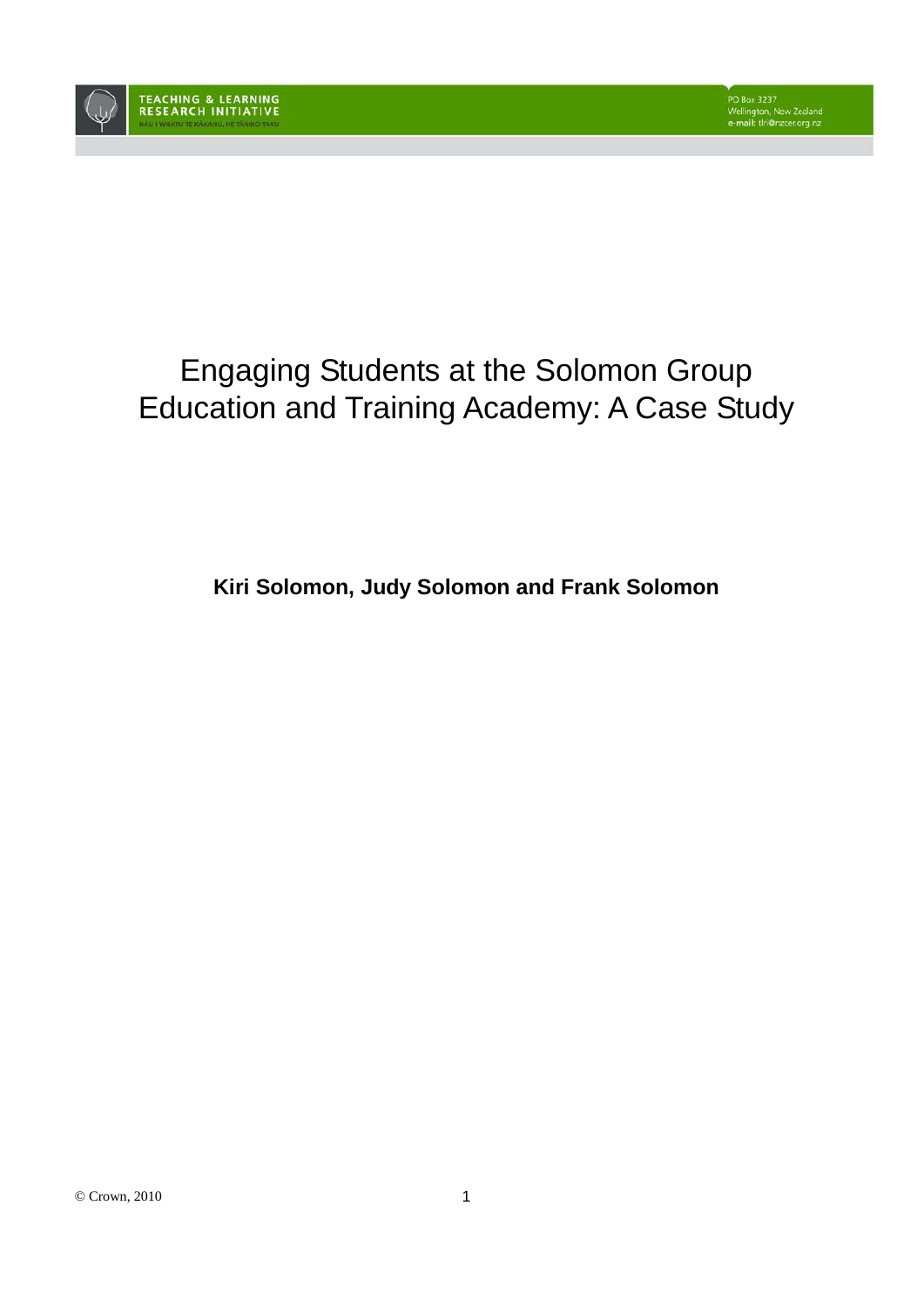## **Abstract**

The purpose of this case study was to examine student engagement at a Māori private training establishment. This organisation operates out of two sites in south and east Auckland. We run part-time and full-time courses, both during the day and at night, based on a community need for flexibility in access to learning. We are a secondchance education option for adults who have not succeeded in mainstream education. Our focus is literacy, numeracy and self-development, and we work with people whose skills range from being illiterate to having a level 3 qualification (and thus wanting a bridge into higher level tertiary education).

Our emphasis is on individual learning and teaching through a curriculum based on students' needs as opposed to subject-focused teaching methods. Strategies we value include building relationships, providing support into independence and celebrating cultural diversity. This case study was done as part of a wider study funded by the Teaching and Learning Research Initiative (TLRI) that involved nine tertiary institutions. The overall study looked at student engagement using a questionnaire for students and teachers.

Our particular case study used the results from question 2 of the questionnaire. This question asked students how important they thought the 26 items were and how well the 26 items were performed at our institution. We had 64 participants (82.7 percent response rate) and we used teachers and teacher aides whom the students did not know (we swopped sites for the day) to ensure untainted data. We were also able to use reader/writers for those students who felt they required them. We did not sample those students whose literacy levels were lower than foundation level two as we felt that this could potentially be detrimental to their overall perception of self and their learning.

Results show that our students have very high expectations. Thirteen of the 26 items were judged to be important/very important by at least 95 percent of our participants. Of the 13 items, the following six related directly to teachers and teaching.

- teachers providing feedback that improves my learning
- teachers challenging me in helpful ways
- teachers making themselves available to discuss my learning
- teachers teaching in ways that enable me to learn
- teachers providing opportunities to apply my learning
- teachers caring about my learning.

Another six related to the work of the organisation as a whole, including management, teachers and administrative staff: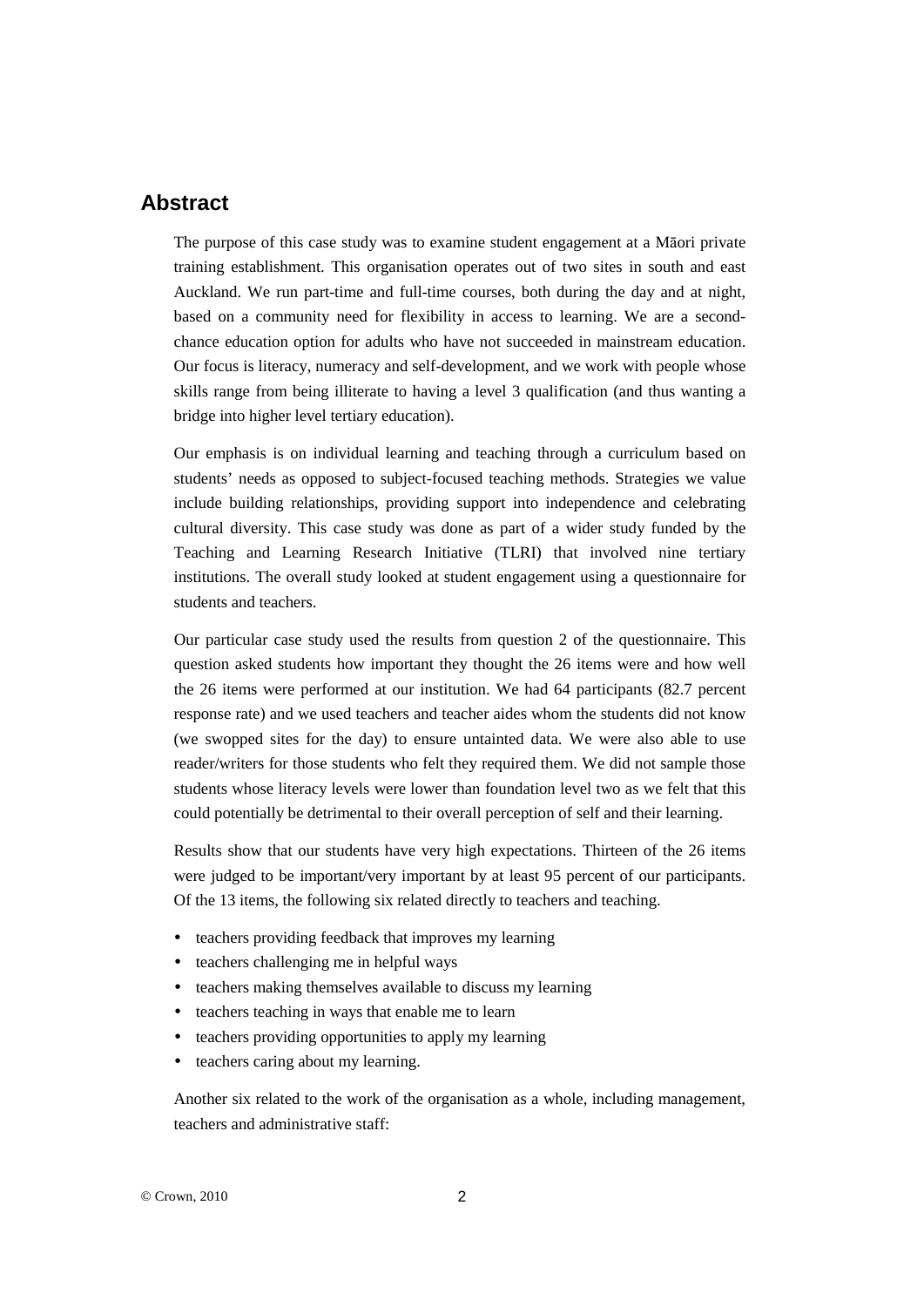- learning support services being available at the times I need them
- receiving helpful guidance and advice about my study
- being given information on how systems work
- knowing how to contact people to get help
- having access to the learning resources I need
- staff creating a pleasant learning environment.

Solomon Group exceeded expectations significantly ( $p < 0.05$ ) on "teachers teaching in ways that enable me to learn". Although we did not exceed students' expectations on the other five items in a statistically significant way, there was little difference between importance and expectation on these items and the differences could have been due to chance. These results suggest that we are doing well on these 12 items most important items.

While we were pleased with the results, it is always possible to improve performance and our values demand this. Part of our commitment to our students and staff involves continuous improvement. We looked for items with the largest gaps between importance and performance to see what we could do to close the gaps, even though the gaps were not statistically significant. The items we chose to focus on were: "teachers providing feedback that improves my learning"; "teachers making themselves available to discuss my learning"; "learning support services being available at the times I need them"; and "having access to the learning resources I need".

There were two identified limitations to this case study. As a "non-academic" institution, the data analysis and write-up was a difficult exercise; also, we were unable to sample all of our learners because of their low level of literacy. To have done so would have been a step backwards for our students with regards to their confidence levels and we were not prepared to do this. Overall the results of the case study indicated that students are engaging positively and successfully. The recommendations were that we keep on doing what we are doing as our students are satisfied with this.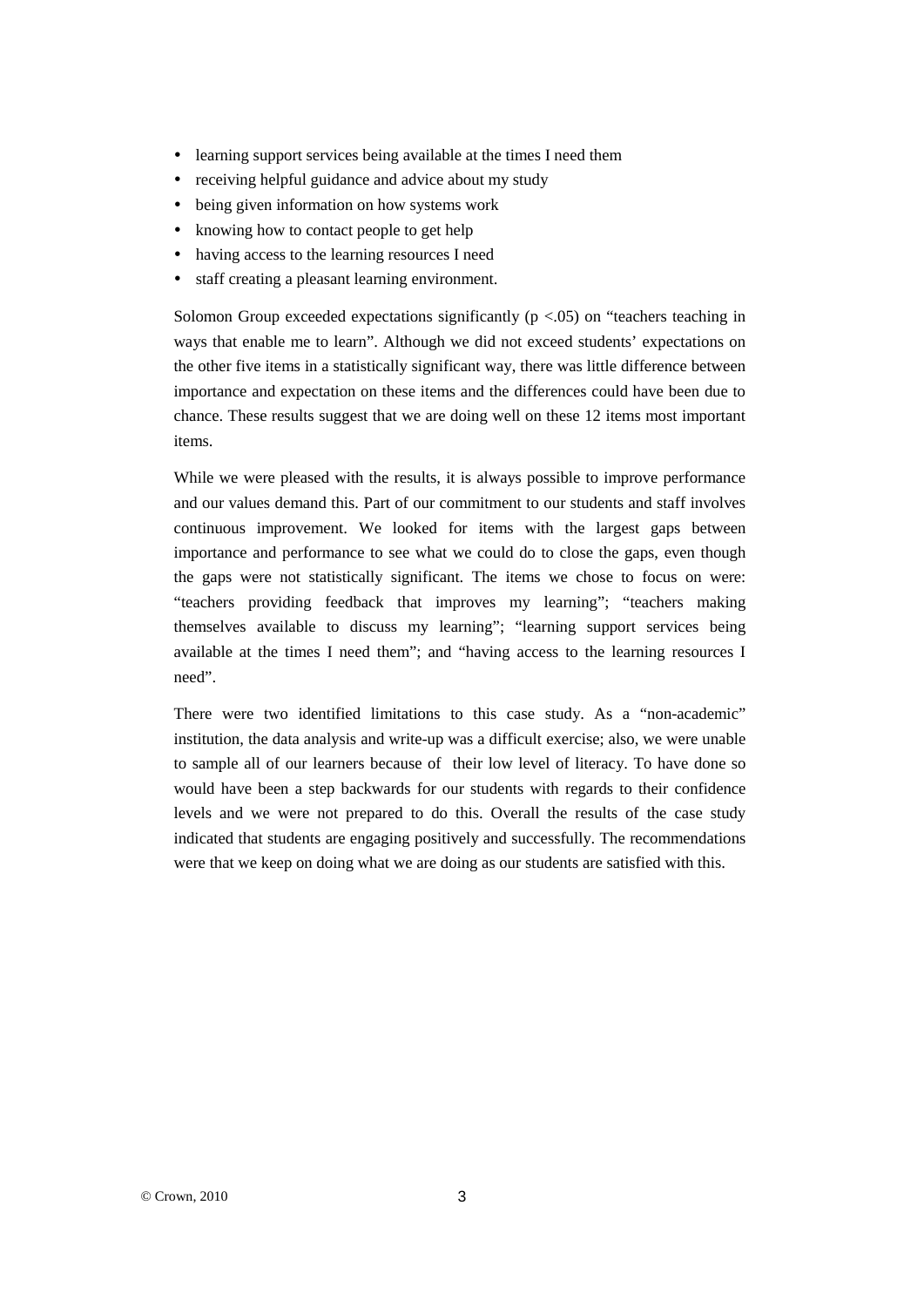# **Introduction**

*Hūtia te rito o te harakeke Kei hea te kō'mako, e ko' Ui mai ki ahau 'He aha te mea nui o te ao?' Māku e kī atu 'He tangata, he tangata, he tangata' Rip out the centre of the flax Where will the bell bird be, lass? Ask me 'What is the most important thing in the world?' And I will reply 'It is people, people, people'* 

In 2007, Solomon Group Education and Training Academy (Solomon Group), a Māori private training establishment, was asked to take part in a project that looked at how students engage with learning in tertiary institutions. This project was funded by the Teaching and Learning Research Initiative (TLRI) as a two-year study entitled "Improving Student Engagement in Tertiary Settings". Solomon Group was one of nine tertiary institutions taking part in the study. There were also two universities, one wānanga, four polytechnics, and a community organisation.

Student engagement is an area which has been extensively studied over a number of years. For the purposes of the TLRI project, student engagement was defined as "students' cognitive investment in, active participation in and emotional commitment to their learning" (Zepke, Leach, & Butler, 2008, p. 1).

## **Literature review**

As part of the overall TLRI project, a literature review was conducted by the participants. Ninety articles were looked at by the group of researchers. To enable articles to be summarised consistently, a template was developed based initially on themes identified by Kuh et al. (2005) such as "student teacher transactions" and "institutional support" (Zepke et al., 2008). The articles were largely from different countries, with seven being New Zealand-based studies. For a Māori private training establishment, three themes not prominent in the templates seemed to "fit" best with our students, our organisation's values and how we do things. These were: the importance of course structure; the importance of cultural congruence (both at a learner and an organisational level); and the importance of relationships in achieving successful student engagement.

Course structure can be seen to be an important element in the context of adult student engagement. Alexander and McDougall (2003) examined different models of structuring student tutorials as a way of looking at how students engage with their learning. Traditional theory-based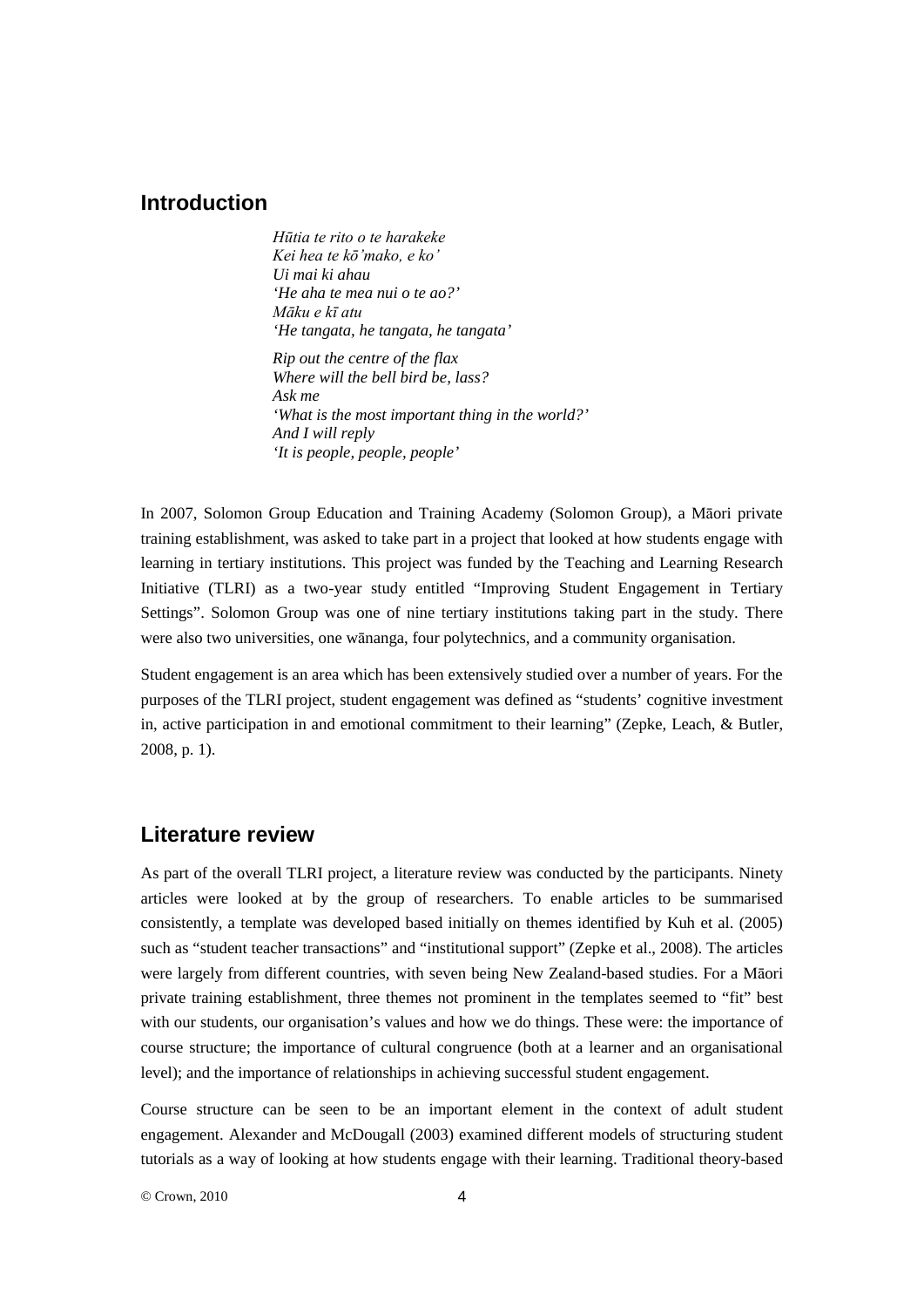tutorials were redesigned so that problem solving and practical applications of theory were undertaken by the students in small groups. Assessment was also redesigned in keeping with the changing course emphasis. Qualitative analysis indicated that there was a positive response to these strategies from both the students and staff. Law's (2005) research examined programmes that emphasised the importance of student-centred learning when looking at course structure. The study was conducted with 40 preservice teachers enrolled in a six-week environmental education course at the Christchurch College of Education. The study examined student engagement through the lens of experiential learning and indicated that experiential learning contributed to the students' motivation to learn; helped them to connect their own experiences with theory; allowed them to use active decision making; and helped them analyse society from an objective viewpoint. The study identified four effective teaching and learning strategies including the importance of student-centred learning, and the students "owning" their learning.

Student-centred course structure (focusing on student need) leads to better engagement than subject-centred course structure. The emphasis on the individual rather than the subject would seem to play a major part in successful student engagement. Solomon and Solomon (2008) emphasised that successful student engagement occurs when each student is treated as an individual. Their experiences have led them to believe that basic foundation education skills (reading, writing, spelling, numeracy, and speaking and listening) are not being taught well in many educational institutions (especially high schools and tertiary institutions) because of the emphasis on "teaching the subject" (Solomon & Solomon, 2008, p. 30). They assert that basing a curriculum on students' needs can have a huge effect on student engagement, and on a student's educational experiences overall.

The culture of the classroom and the organisation can be instrumental in successful teacher– learner engagement. Morris (2005) studied law students and engagement and found that (in line with other similar overseas research) numbers of students describe the experience at law school as being highly competitive and alienating. The study found that students were expected to fit into the culture of the department, and that the department had set expectations on how the students would engage with both their peers and their lecturers.

Cultural alignment would also seem to contribute to student engagement. Gavala and Flett (2005) examined student engagement through the effects of stress and discomfort on 122 Māori psychology students and found that providing a comfortable academic environment that students saw as being culturally-congruent increased their perceived psychological well-being, academic enjoyment and motivation—all of which contributed to them engaging with their learning.

Cultural appropriateness (at both a student/classroom and organisational level) would also seem to support successful student engagement. Watene (2006) examined engagement through a programme that integrated community learning with Māori principles of learning. The strategy was designed to increase retention and academic achievement of Māori students in a tertiary institution. This was primarily a descriptive study and showed how students learning in a culturally appropriate way can be used as a strategy to support both retention and success.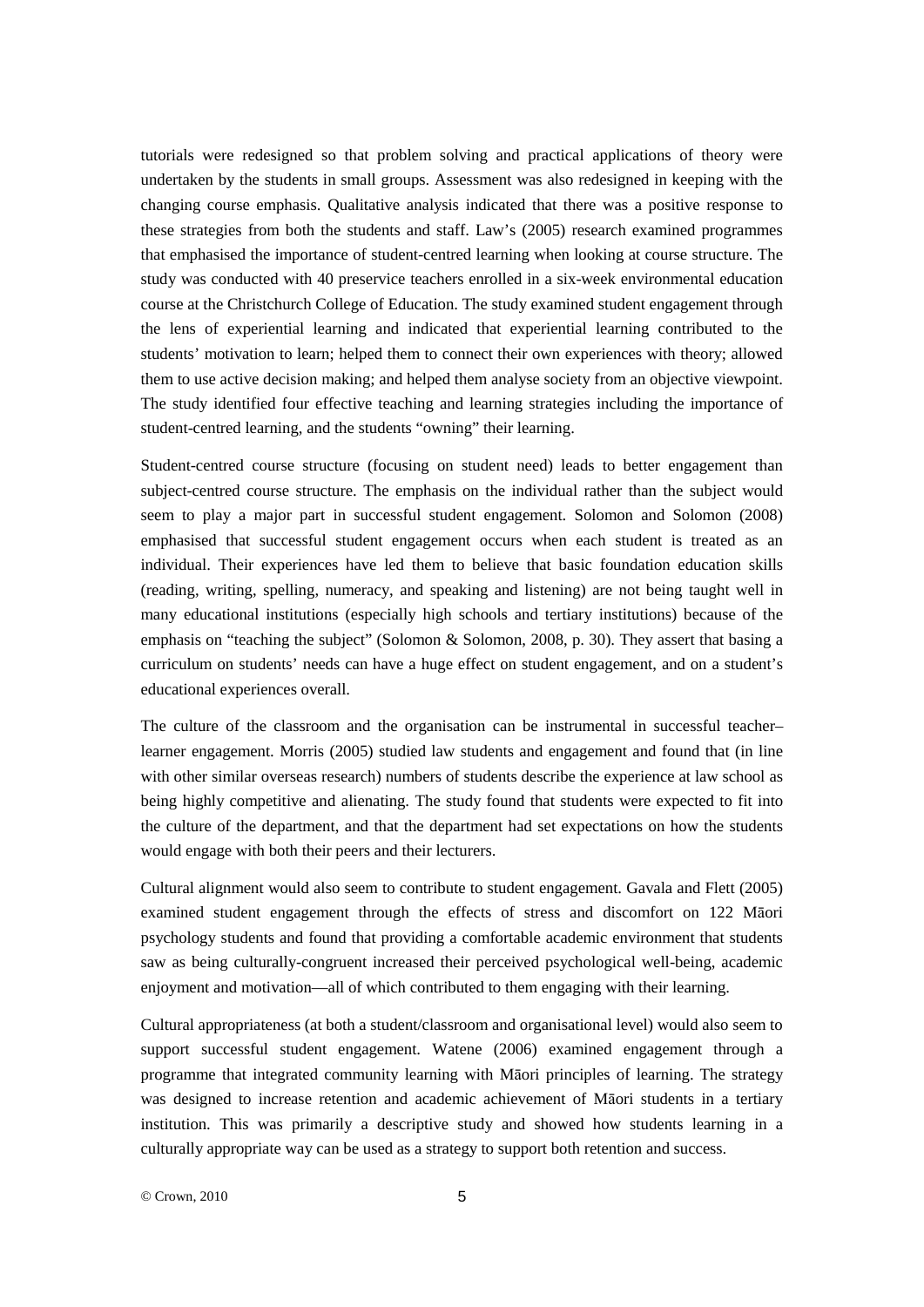The positive relationships developed as part of the teaching–learning situation can also be seen to support student learning and success. Hawk, Cowley, Hill, and Sutherland (2002) used three different research projects (in primary, secondary and tertiary settings) to look at engagement of Māori and Pasifika students. The study clearly found that the relationship between the teacher and the learner was extremely important. When a positive relationship existed, students were more motivated to learn, to actively participate in their classes and to be more effective as learners.

Other commentators in this subject area support this stance. Wilke (2005) argues that "you will make a difference with (young) people when you show you care about who they are as individuals" (p. 23), while Pomeroy (2002) asserts that "key features of a successful studentteacher relationship are dialogue and students knowing that a teacher believes in them" (p. 23).

Peer relationships would also seem to be important to successful student engagement. Russell (2007) looked at student engagement through studying student's perceptions of how peer relationships influenced students to maintain motivation and persistence, and whether peer relationships helped to increase feelings of self efficacy, enhance learning and provide emotional support. The study found that peer support was important to feelings of integration and that peer interaction did in fact provide academic benefits.

These seven New Zealand-based studies were influential in informing our case study research.

# **Who are we?**

Solomon Group is a second-chance education organisation. It is a family-owned and operated business with two sites in Auckland (Manurewa and Panmure). We deliver a number of "stepped" courses which target basic foundation education skills (reading, writing, spelling, numeracy and speaking and listening) along with personal development. Our courses are "staircased" from preliterate level to foundation level 3. We also run a large Counties Manukau-wide youth transition service project as a separate contract. Our clients and students are primarily beneficiaries, many of whom have not had a "good" experience in mainstream education. We are not an "academic" institution as such, nor do we assert this stance. We are a community-based tertiary provider who believes that every individual has the right to an education. Our work is based around a Māori kaupapa and as such we will be using the following concepts as a framework for our discussion in this case study:

- tū rangatira (dignity of the person)
- aroha ki te tangata (social responsibility)
- mana tangata (integrity)
- pūkenga (professionalism)
- kaingākau (commitment).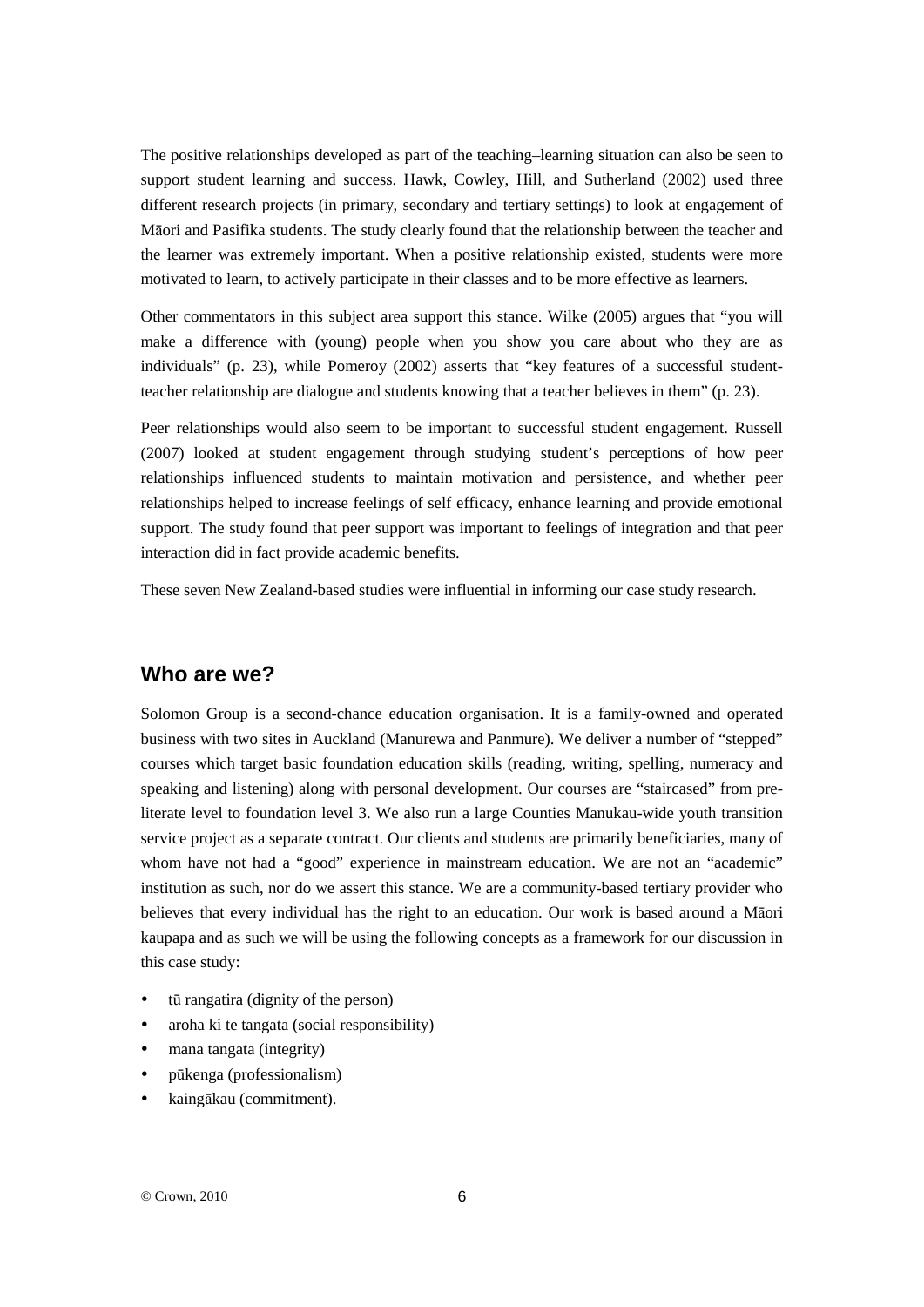These concepts are our organisation's founding values—they dictate how we work at an ideological level. "Our organisation starts with and stands on those values" (Solomon & Solomon, 2008, p. 34).

With regards to how we structure our day-to-day business practices, we use the following model to dictate how we operate in any and all transactions:

- rangatiratanga (leadership)
- wairuatanga (spiritual dimension)
- kōtahitanga (unity)
- mana tūpuna/whakapapa (people's place in the world)
- manaakitanga (mutual respect and reciprocity)
- whanaungatanga (value of the collective).

This model embodies what we believe will reflect the New Zealand society of tomorrow. The actions and behaviours of all our staff and students are governed by the following rules which reflect the model we work to:

- show respect (for self, for others and for property)
- be positive
- no "put downs" (it is okay to make a mistake—no-one will put you down)
- show commitment (meeting the "norms" of the organisation).

Supporting positive student engagement is "part and parcel" of our organisation's guiding principles, rules and values.

Pastoral care is strongly emphasised at Solomon Group to the extent that we have a dedicated student liaison position at each campus. These staff support, cajole, care for and help students with any and all issues so that the students can concentrate on their learning. "Many of the students are fragile. Many have a variety of barriers to overcome or 'baggage'. … Students can't learn if their other issues and concerns aren't being addressed" (Solomon & Solomon, 2008, p. 34).

We also ensure that we celebrate any success. Recognising and rewarding a student's effort is an integral part of ensuring that they continue to enjoy learning.

We cannot emphasise enough how important quality staff are to our organisation as a whole. We employ staff for their passion for learning and concern for individuals. We also make a commitment to ensure that they have access to the training and support which will enable them to excel in their role. We recognise that the most important factor in the success of our organisation is our staff.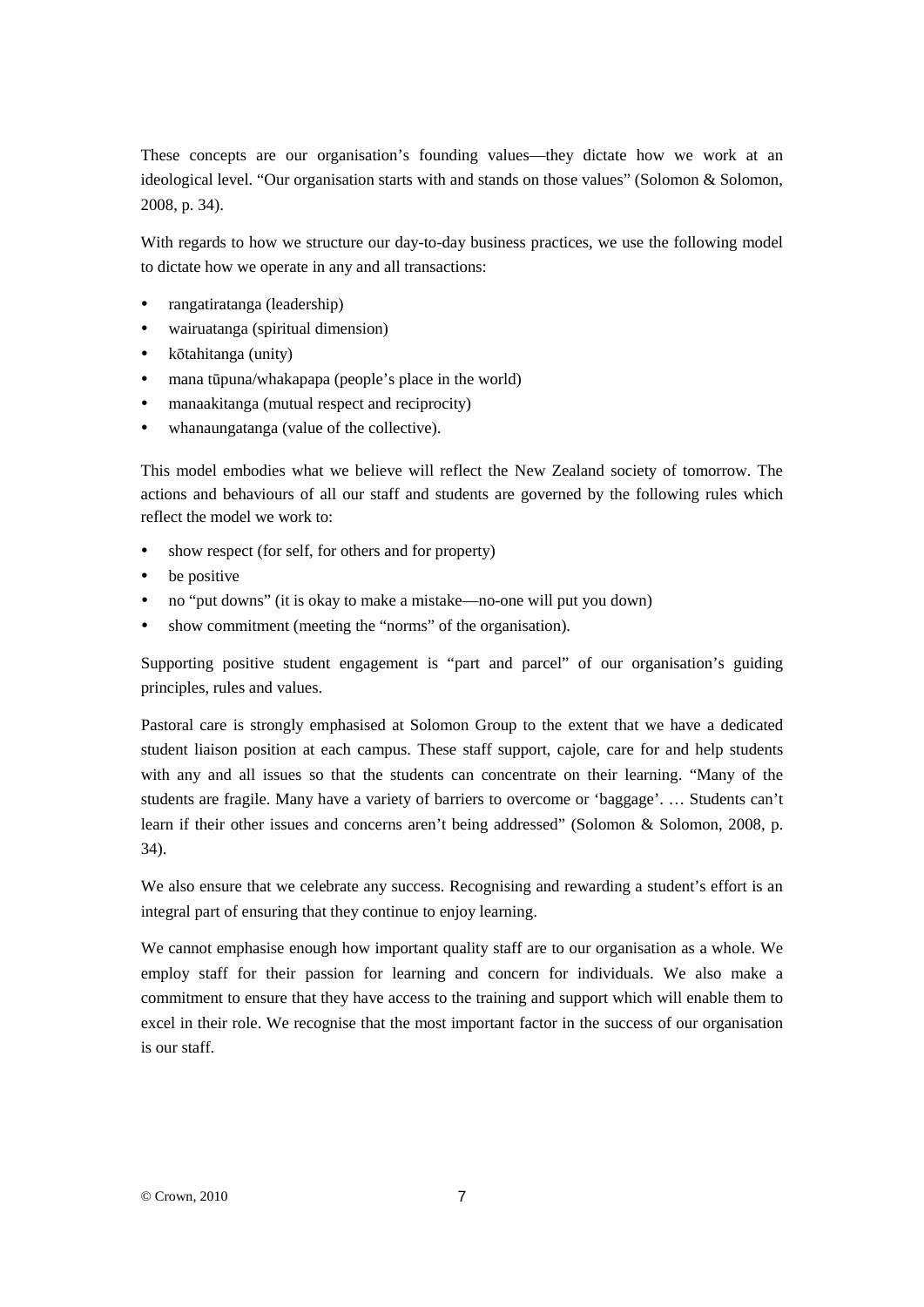## Our teaching/engagement style

Our way has always been to teach the individual student rather than teach the subject. Our founding directors (Judy Solomon and Frank Solomon) both come from a mainstream educational background each with more than 40 years of experience. Both became concerned at the numbers of young people who were dropping out of school with no formal education skills and so Solomon Group was born.

At Solomon Group, teaching the student involves embracing concepts such as "accelerated learning" and "learning styles". Accelerated learning is a technique which targets an increase in the rate of learning (Lozanov, 1978). A number of the techniques are aimed at making learning fun and creative so that engagement occurs and information is retained. Learning styles empower people to understand how they best learn (Dunn & Dunn, 1987) and include using a number of factors which influence people's learning. These two concepts resonate with our organisation's values and overall model as they emphasise the importance of looking at each student holistically—everyone has their own "context". "Through the culture of the indigenous people of New Zealand we can [then] edify and celebrate the importance of each person's cultural base and establish common values" (Solomon & Solomon, 2008, p. 33).

At Solomon Group there is recognition that adults have different learning needs. Structure is very definitely required, as is recognition of prior knowledge and experience. It is also important that students own their own learning goals (we use individual learning plans for this), that there is varied practice, repetition and regular reviewing taking place (Solomon & Solomon, 2008).

Another point of difference between Solomon Group and other tertiary institutions is that each class has both a tutor and a teacher aide. This greatly assists with student engagement as it ensures that sufficient individual support is available. The value of this practice was detailed in the Learning for Living Initiative case study (Christiansen, 2006).

# **The case study**

In this case study we will be exploring the following questions that informed the overall study question of "How do institutional and non-institutional learning environments influence student engagement with learning in diverse tertiary settings?", namely:

- What did our students tell us was important?
- What do we do well that our students don't think is important?
- What do we do well that students do say is important?
- What can we improve on?

The method section will look at the TLRI project and processes. The results section will outline what the students told us about their engagement (using question 2 from the TLRI questionnaire). and the discussion section will endeavour to put these findings into a context—our context.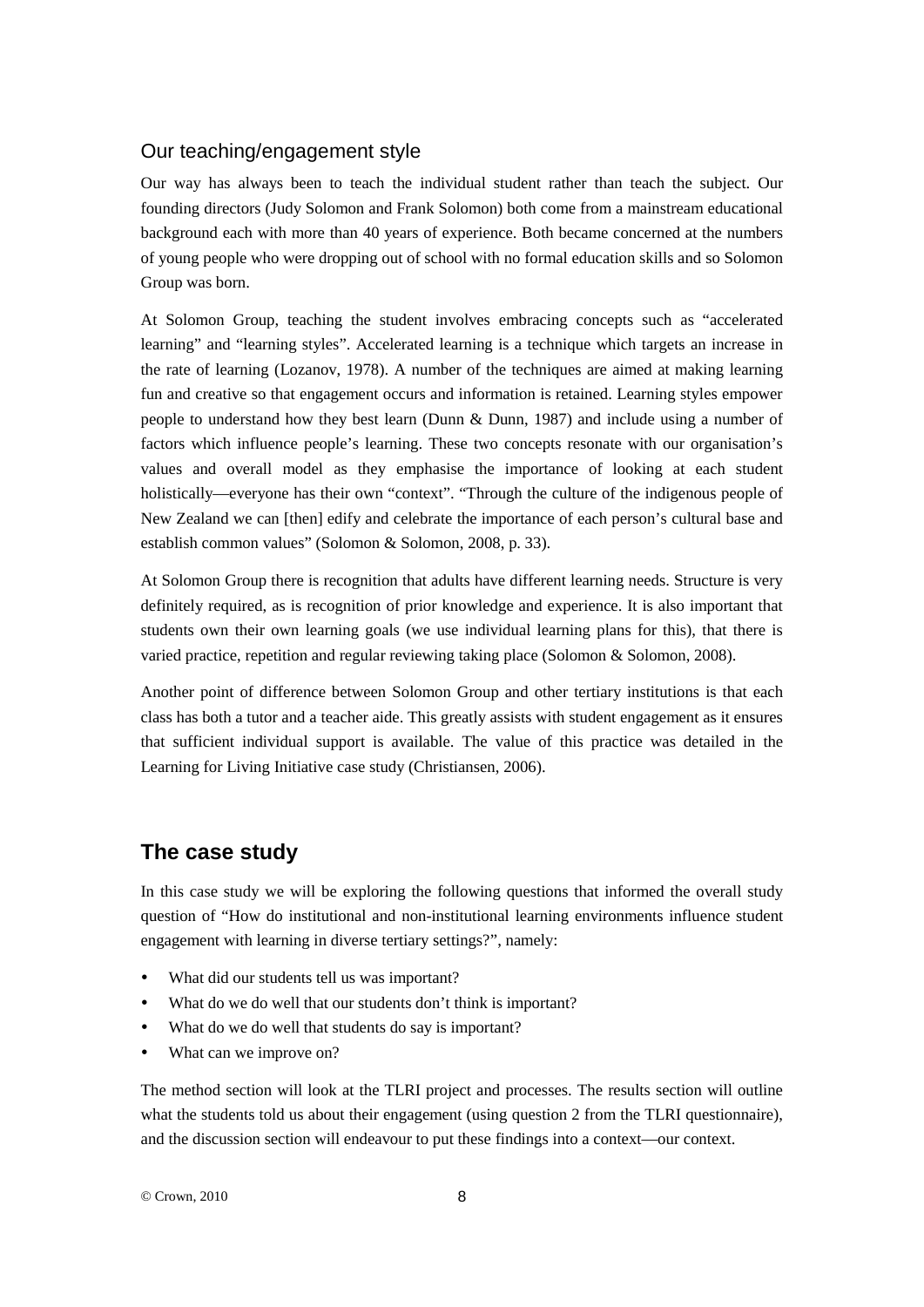# **Methodology**

The survey was part of a larger data collection process for the TLRI project conducted by all nine participating tertiary institutions. Our method for the data collection is described below. Zepke et al. (2008) have described fully the methodology used in this project. Here, a summary of the methods used to obtain the data suffices.

## Introductory session—before the data collection

We visited classrooms one week before the survey, and spoke with the students about the project. The purpose of this was to ensure that each of the students knew what the project was about; who was involved; what the survey covered; and that participation was voluntary. We emphasised that students were able to withdraw from the process (or could choose not take part at all) without any ramifications. We also took this opportunity to notify the students that the data collection process was being conducted by a different tutor or teacher aide from our other campus. We wanted to let them know that their usual teacher and teacher aide would not be there for the session.

## Data collection session

We swapped teachers and teacher aides between our Manurewa and Panmure campuses for the data collection sessions. This meant that the staff from the other campus (whom the students had no relationship with) conducted the session with each other's classes. This was done so that the teachers about whose teaching practice the students were responding were not present as the students did the survey—so they could be seen to be able to answer more honestly.

Each of the 67 students was given a copy of the questionnaire to complete. The students completed the survey and then were invited to hand their document in. There were two who were hesitant to hand in the survey and one of the students indicated that he wanted to take the questionnaire home to think about it. In the end, we received 64 completed questionnaires, which is a very high response rate.

## Reader/writers

It is important to note that we also offered our respondents the choice of reader/writer assistance to help with completing the questionnaire. We are a literacy/numeracy provider and we knew that some of our students could struggle with some of the vocabulary, concepts and word recognition throughout the questionnaire. It was definitely not our intention to make our students feel embarrassed, and offering this resource seemed the best way to ensure that all of the students enjoyed the process rather than felt threatened by it. This strategy had approval from the Massey University Human Ethics Committee.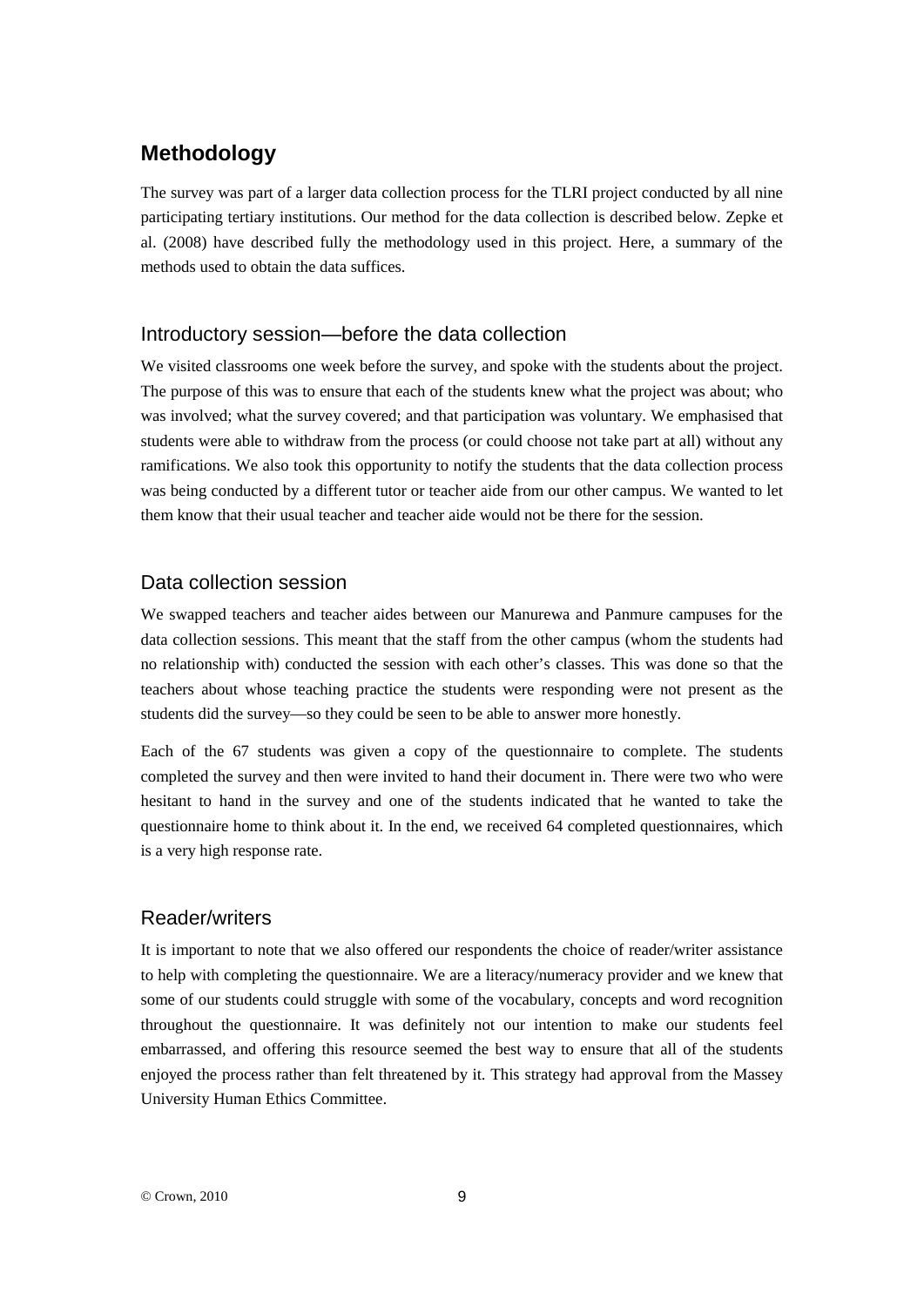#### Students not included in the data collection process

For this study, we consciously made a decision to survey only those students who were at foundation level 2 or above. The point of this strategy was to ensure that we did not further reinforce some students' insecurities about learning—they would have struggled with understanding and contextualising the content. We have numbers of students who speak English as a second language (ESOL), including students who are illiterate in both their own language and English. A side benefit with this strategy was that we could also circumvent a potential issue where our ESOL students (mainly from overseas) based their responses on deferring to their teachers' position rather than responding according to their own experiences (Beasley & Pearson, 1999).

## **Demographics**

The majority of the respondents were female and over 21 years of age and indicated that their mode of study was face-to-face and that they were full-time. The two highest groups responding to the survey with regards to ethnicity were Māori followed by Pasifika. Table 1 summarises the participants.

|                 |                                          | <b>Solomon Group</b><br>% |
|-----------------|------------------------------------------|---------------------------|
|                 | Female                                   | 76.6                      |
| Gender          | Male                                     | 23.4                      |
| Age             | Under 20                                 | 18.8                      |
|                 | Over 21                                  | 81.2                      |
| Mode of study   | Face-to-face                             | 97.6                      |
|                 | <b>Distance</b>                          | 2.4                       |
| Method of study | Part-time                                | 0.0                       |
|                 | Full-time                                | 100.0                     |
| Ethnicity       | N.Z. Pakeha                              | 16.4                      |
|                 | Māori                                    | 27.4                      |
|                 | Pasifika                                 | 23.2                      |
|                 | Asian                                    | 15.1                      |
|                 | Other: Iraqi, Iranian, Northern European | 17.8                      |
| Total returns   | n                                        | 64                        |
| Response rate   |                                          | 95.5%                     |

#### Table 1 **Characteristics of Solomon Group respondents**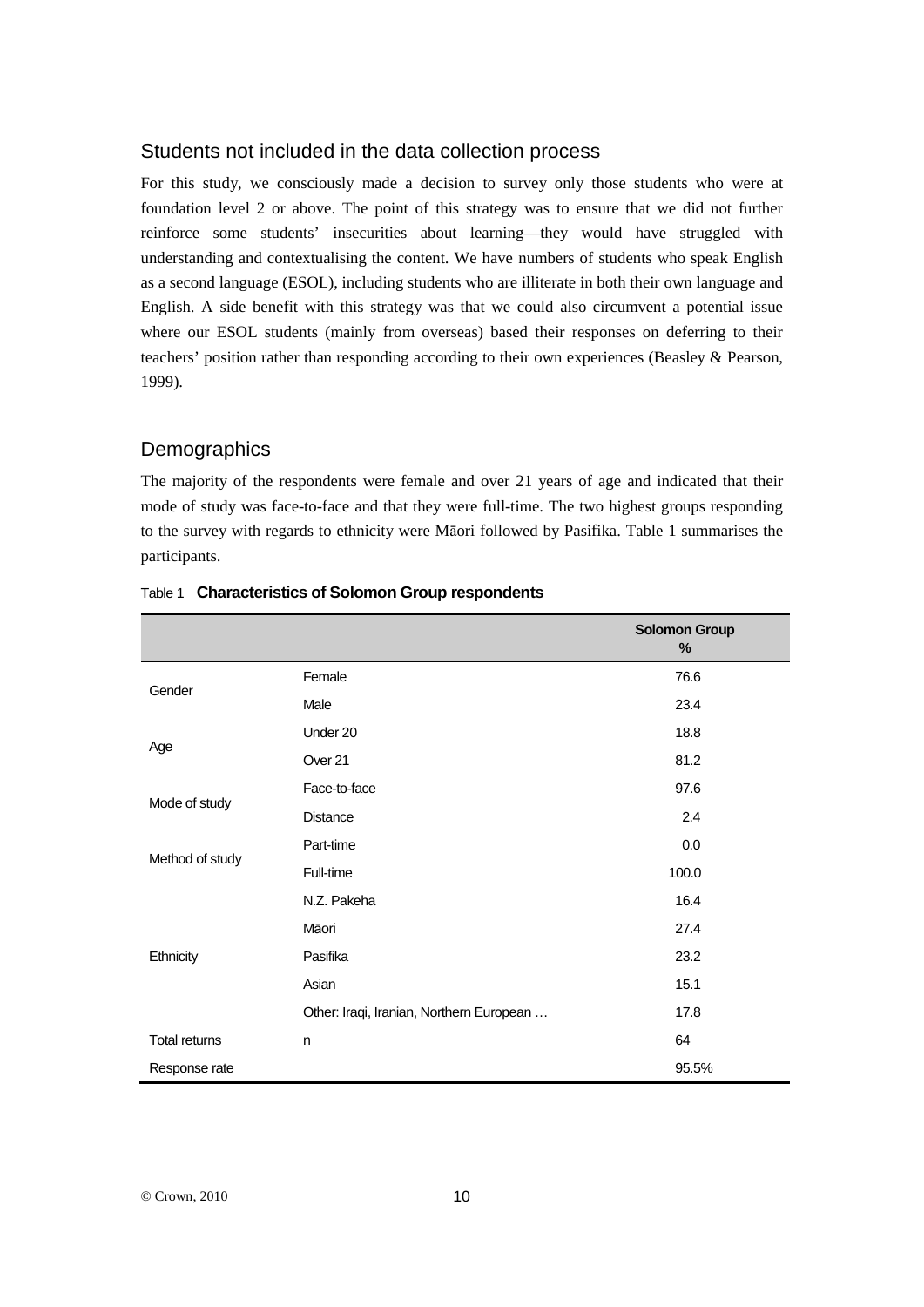# **Results**

We had a 95.5 percent return rate for the student questionnaire, with a total number of 64 participants. In our case study we bring together two different data sets. The first shows how important each of the 26 items in question 2 was to students. We have divided "importance" into three frequency bands. The first band, identified as "H" in Table 2, shows items that more than 80 percent of respondents thought to be important or very important. The second, designated as "M" (medium importance), identifies items that between 50 and 79 percent of respondents thought were important or very important. The third band, dubbed "L", singles out items supported by fewer than 50 percent of respondents as important or very important.

The second data set answers the question "How well are the 26 items performed in our institution?" We examined the differences between the scores for importance and performance. On every item our students showed a difference between their ratings for important/very important and how well they were performed. We think that where percentages for the "how well things were done" response were similar to or bigger than the percentage response for "importance", student expectations could be said to have been met. But where respondents scored items more highly on importance than on how well things were done at a significant  $(p < .05)$ level, student expectations were not met. The symbol "#" indicates where the differences were significant at the 5 percent level. Table 2 provides details.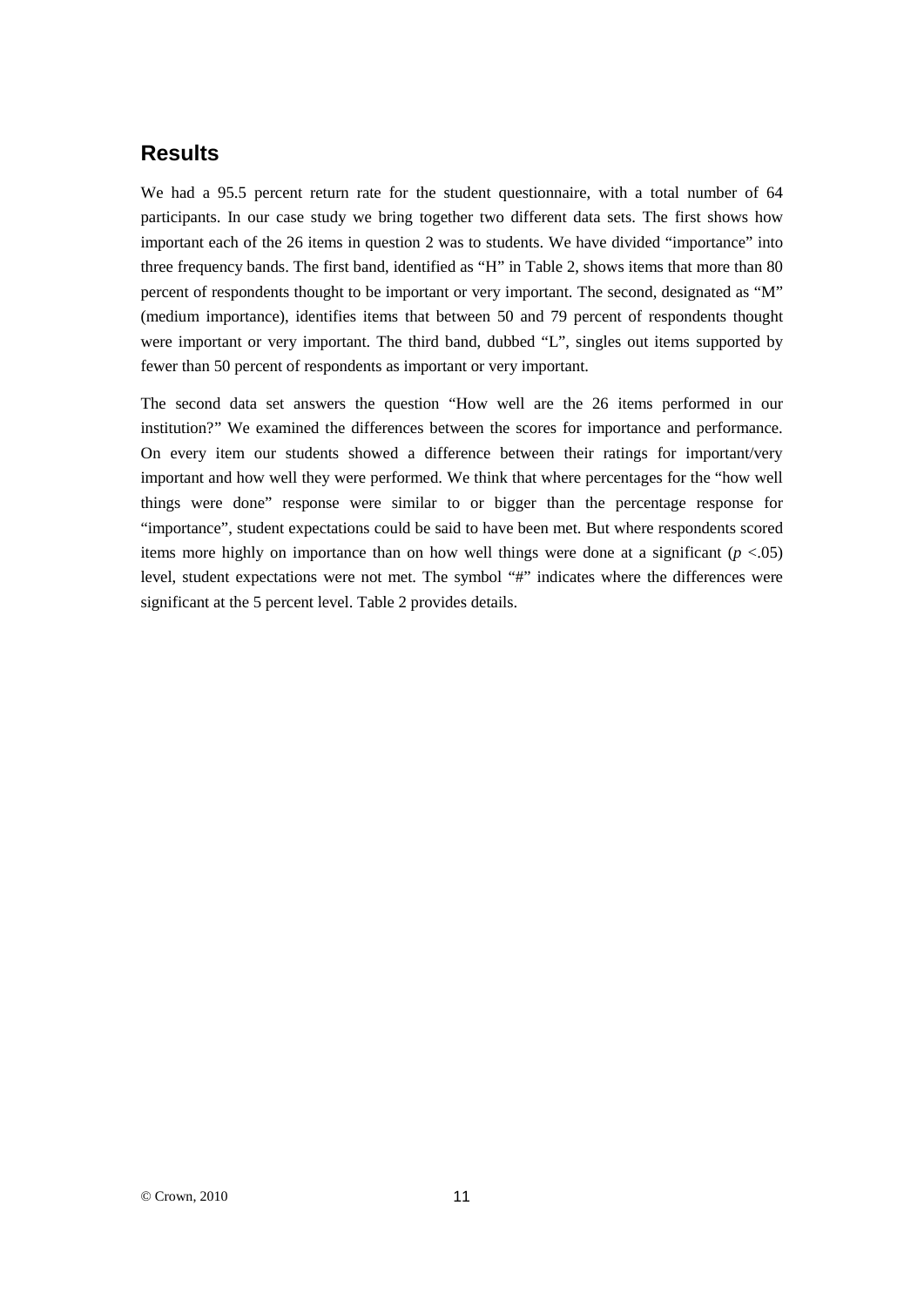|    | <b>Question 2 statements</b>                                                  | Importance/<br>How well done | Percentage    | Importance |
|----|-------------------------------------------------------------------------------|------------------------------|---------------|------------|
| 1: | Teachers providing prompt feedback                                            | Importance*<br>How well**    | 95.3<br>92.2  | н          |
| 2. | Teachers providing feedback that improves my learning                         | Importance<br>How well       | 100.0<br>91.6 | н          |
| 3. | Teachers challenging me in helpful ways                                       | Importance<br>How well       | 96.8<br>93.8  | H          |
| 4. | Teachers making themselves available to discuss my learning                   | Importance<br>How well       | 95.3<br>87.5  | н          |
| 5. | Teachers teaching in ways that enable me to learn                             | Importance<br>How well       | 96.9<br>93.8  | н<br>#     |
| 6. | Teachers making the subject really interesting                                | Importance<br>How well       | 93.7<br>90.1  | н          |
| 7. | Teachers valuing my prior knowledge                                           | Importance<br>How well       | 92.2<br>85.9  | н          |
| 8. | Teachers being enthusiastic about their subject                               | Importance<br>How well       | 90.6<br>87.5  | н          |
| 9. | Teachers encouraging me to work independently                                 | Importance<br>How well       | 92.2<br>89.0  | н          |
|    | 10: Teachers encouraging me to work with other students                       | Importance<br>How well       | 92.2<br>93.8  | н<br>#     |
|    | 11: Teachers recognising that I am employed                                   | Importance<br>How well       | 39.1<br>37.5  | L          |
|    | 12. Teachers recognising that I have family and community<br>responsibilities | Importance<br>How well       | 90.6<br>87.4  | H          |
|    | 13. Learning support services being available at the times I need<br>them     | Importance<br>How well       | 96.8<br>85.9  | н          |
|    | 14. Receiving helpful guidance and advice about my study                      | Importance<br>How well       | 98.4<br>90.6  | н          |
|    | 15: Knowing how to find my way around                                         | Importance<br>How well       | 92.2<br>97.4  | н<br>#     |
|    | 16: Teachers providing opportunities to apply my learning                     | Importance<br>How well       | 95.3<br>82.8  | H          |
|    | 17: Being given information on how systems work                               | Importance<br>How well       | 96.9<br>89.1  | н          |
|    | 18: Knowing how to contact people to get help                                 | Importance<br>How well       | 95.3<br>89.1  | Н          |
|    | 19: Being challenged by the subject I am learning                             | Importance<br>How well       | 93.8<br>85.9  | н          |
|    | 20: Having access to the learning resources I need                            | Importance<br>How well       | 95.3<br>87.5  | н          |
|    | 21: Having my cultural background respected                                   | Importance<br>How well       | 87.5<br>93.8  | н<br>#     |
|    | 22: Teachers caring about my learning                                         | Importance<br>How well       | 95.3<br>93.8  | н          |
|    | 23: Learning to effect change in the community/society                        | Importance<br>How well       | 87.7<br>82.8  | н          |
|    | 24: Being encouraged to question teachers' practice                           | Importance<br>How well       | 86.0<br>87.5  | н          |
|    | 25: Staff creating a pleasant learning environment                            | Importance<br>How well       | 95.3<br>94.7  | н          |
|    | 26: Learning to use subject knowledge in practice                             | Importance<br>How well       | 95.3<br>90.6  | н<br>#     |

# Table 2 **Importance of and how well 26 items were performed**

\* Combines very important and important

\*\* Combines very well and well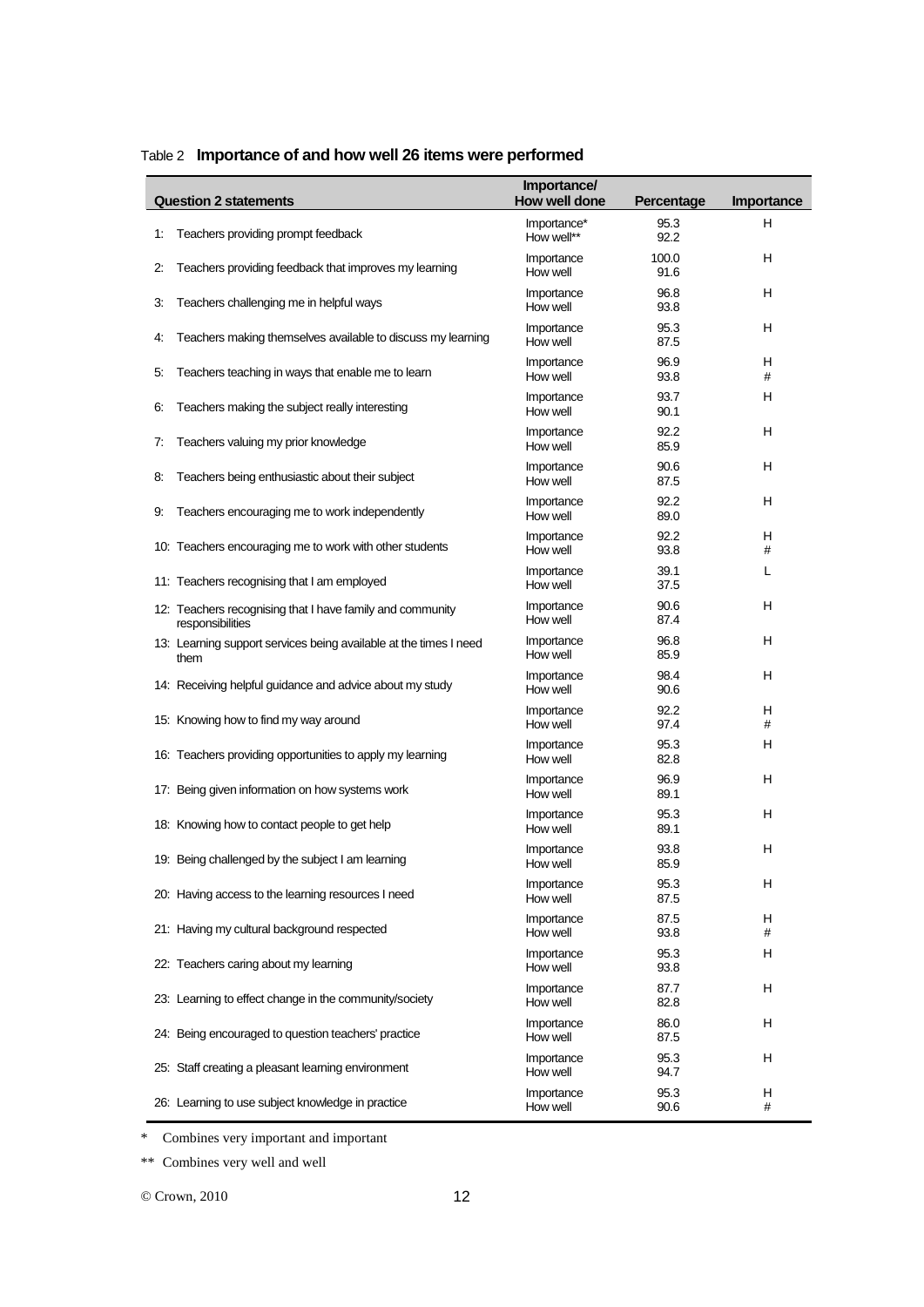On 21 of the 26 items, the differences between "importance" and performance were not significant. We interpret this as saying that Solomon Group met expectations as the differences on these items could have been due to chance. But on three items expectations were significantly exceeded ( $p < .05$ ): on item 5 "teachers teaching in ways that enable me to learn"; item 10 "teachers encouraging me to work with other students"; item 15 "knowing how to find my way around"; and item 21 "having my cultural background respected". On item 26, "learning to use subject knowledge in practice", students' expectations were not met at a statistically significant level. But as Solomon Group does not directly prepare its students for a specific workplace, this result is not surprising.

We tested our assumption that our results were positive by constructing a scattergram using the data from question 2. Figure 1 offers another view of the importance of items to students' engagement and how well we performed on the 26 items. The small circles above the 45 degree reference line show where items were judged to be more important than how well they were being done, and those below are where performance on an item exceeded its importance.



Figure 1 **Scattergram showing "importance" of and performance on items**

Figure 1 confirms that students were generally satisfied with Solomon Group's performance. All but one item cluster at the top right corner, with items scoring above 80 percent on both importance and performance. Below the line are the four items on which performance was significantly better than expectations. All but one of the items appearing above the line are clustered closely together. This shows that for all but that one item there was little difference between importance and performance. The lowest plot point refers to the item "recognising that I am employed". As our students are generally not employed, this result is not surprising.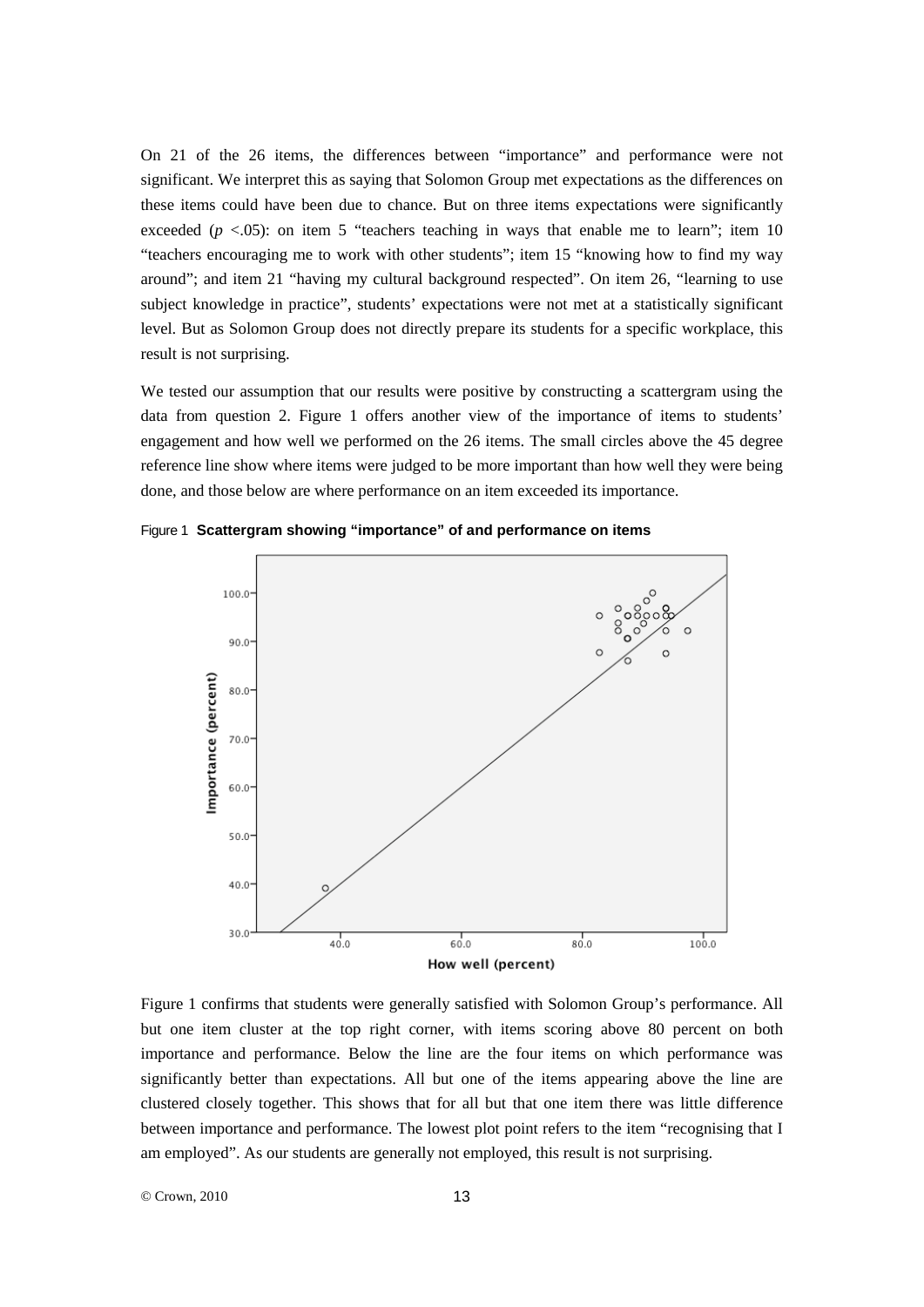# **Discussion**

Our discussion is shaped to answer the research questions.

## What did our students tell us was important?

Judging by the important/very important data in Table 2, our students have very high expectations. Thirteen of the 26 items were judged to be important/very important by at least 95 percent of our participants. Of the 13 items, the following six related directly to teachers and teaching:

- teachers providing feedback that improves my learning
- teachers challenging me in helpful ways
- teachers making themselves available to discuss my learning
- teachers teaching in ways that enable me to learn
- teachers providing opportunities to apply my learning
- teachers caring about my learning.

Another six related to the work of the organisation as a whole, including management, teachers and administrative staff:

- learning support services being available at the times I need them
- receiving helpful guidance and advice about my study;
- being given information on how systems work
- knowing how to contact people to get help
- having access to the learning resources I need
- staff creating a pleasant learning environment.

While it is invaluable to know what students consider as important/very important, it is even more valuable to understand whether students think we meet their expectations. We looked first at the six items in the teaching group. Of the items that more than 95 percent of students thought to be important/very important, Solomon Group exceeded expectations significantly  $(p \lt 0.05)$  on "teachers teaching in ways that enable me to learn". Although we did not exceed students' expectations on the other five items in a statistically significant way, the clustering of items pictured in Figure 1 suggests that there was little difference between importance and expectation on them and the differences could have been due to chance. The items related to efforts by the whole organisation similarly clustered very closely on the scattergram. Even though the performance did not significantly exceed importance on any of these six items, the scattergram shows importance/performance closely clustered, suggesting no great gap between them. These results suggest that we are doing well on these 12 items most important items.

We found that on one item, thought to be important/very important by more than 95 percent of our students, we do not meet expectations. The item is "learning to use subject knowledge in practice". This is difficult to respond to as our organisation does not offer vocational programmes.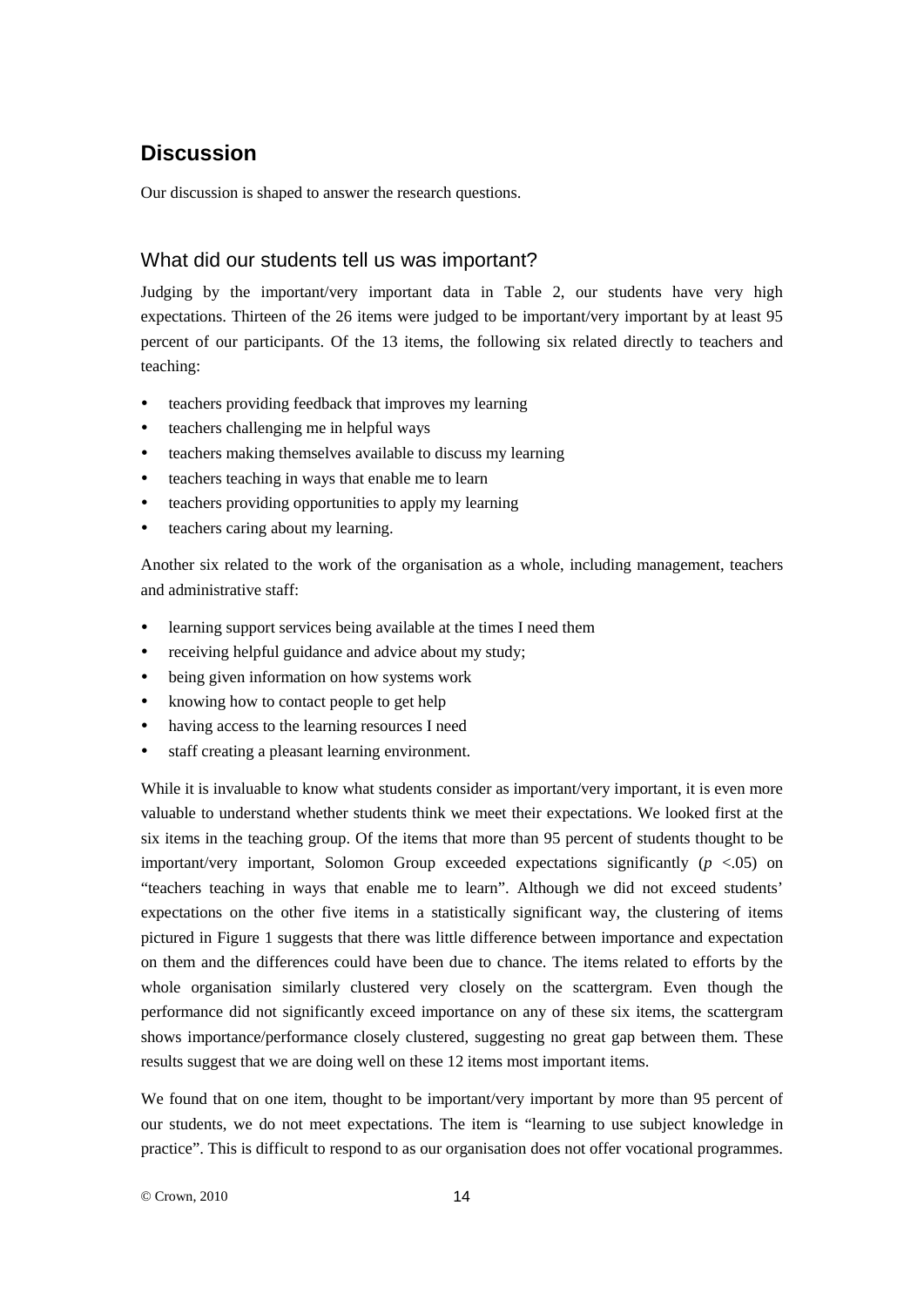We accept and respect that our students think that learning subject knowledge is important for them, but beyond explaining to them that we do not offer vocational programmes, we cannot address their desires. And it is in this area of subject knowledge and vocational aspects of training that students thought we performed least well.

It is of great importance to us to find out whether these results match the philosophy of Solomon Group. Our organisation's philosophy is that we are concerned for the educational development of the individual. Tū rangatira (dignity of the person) is a core value supporting this and our motto affirms that we are "committed to the educational development of the *individual*". Our results support these values, as on five of the six most important teaching items our performance meets expectations. On one, indeed, performance exceeds expectations significantly. The results suggest that our tutors and teacher aides address what is important to our students by caring about each of our student's learning and providing daily opportunities for students to work one-on-one in order to bridge gaps in their learning. This care and support of each student is rewarded in these results.

#### What do we do well that our students do not think is important?

When we looked more closely at what our students thought to be important/very important, we found that 25 of 26 items were judged to be important/very important by more than 80 percent of our students. Only one item, "teachers recognising that I am employed" was considered to be of low importance. Given the make-up of our students this is not surprising. Given this result, we decided to examine items that between 80 percent and 90 percent of students thought important/very important, redefining these as low importance items to these students. Only three items fell into this category: item 21 "having my cultural background respected"; item 23 "learning to effect change in the community/society"; and item 24 "being encouraged to question teachers' practice". On two of these items ("having my cultural background respected" and "being encouraged to question teachers' practice") students thought we exceeded their expectations, that we were doing very well. The difference between importance and performance on the third item could have been due to chance.

We are a Māori organisation that emphasises Māori values in learning. It was not surprising, therefore, that we should exceed students' expectations on the cultural respect item. That we exceeded expectations on "being encouraged to question teachers' practice" was more surprising. However, our rigorous evaluation and feedback loops may contribute to this result. That students thought that "learning to effect change in the community/society" was important/very important and that they thought we met their expectations could be explained by the daily practice of our values: aroha ki te tangata (social responsibility); kaingākau (commitment); tū rangatira (dignity of the person): and pūkenga (professionalism). These results support our organisation's value of pūkenga as we strive to maintain professional standards in all of our interactions—both with and for staff and students.

We were amazed that so many items were judged to be important/very important. While an explanation for this must be tentative, we think it may be due to the fact that students were so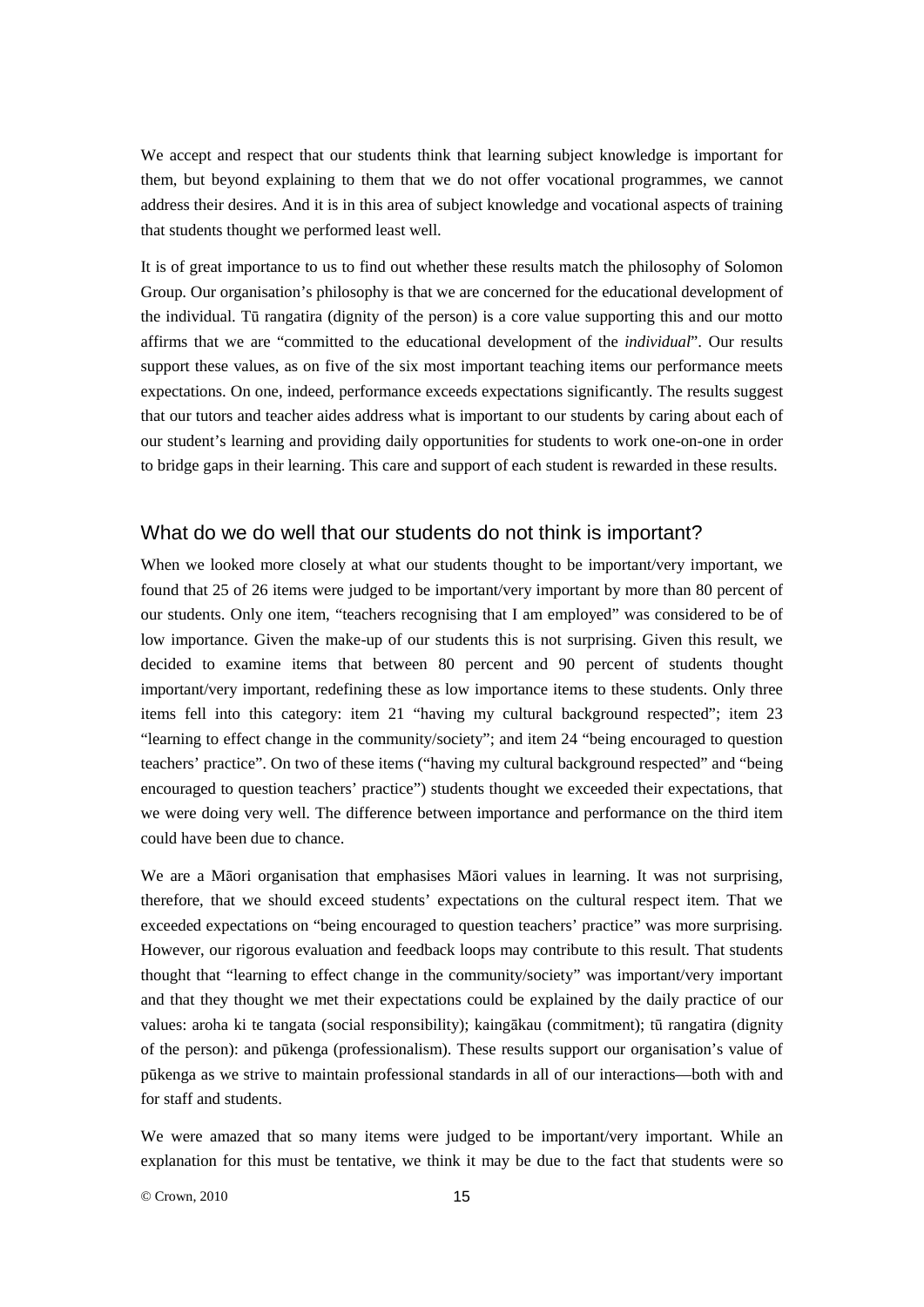engaged in their learning that everything is important to them. Our approach to feedback to improve learning makes students aware of a wide range of important issues to them. Our belief in continuous improvement continuously alerts students to a wide range of educational issues. For example, all students complete a course/tutor evaluation which is carried out twice yearly. All tutors complete a course evaluation annually. Information from these two sources of feedback informs the discussion and revision (where appropriate) of each course. We also seek feedback on management performance from all staff once a year. Feedback alone is not enough. We work very hard to ensure that any relevant feedback is acted on and this could well have had an effect on these results.

## What do we do well that students say is important, and why?

We have already listed and discussed the items judged to be most important by our students. Here we explore possible reasons for students judging three items to be of greatest importance.

#### *Teachers providing feedback that improves my learning*

At the end of each term (four times during the year), students are provided with feedback which compares their individual learning against predetermined goals that were set in conference with their tutor. Certificates and other ongoing forms of reward confirm and edify "excellence".

#### *Teachers caring about my learning*

Solomon Group management has learnt from experience that staff need to have a "heart" for our students. As we believe that this is an essential requirement for people working with our client group, this aspect heavily informs our recruitment processes.

#### *Teachers teaching in ways that enable me to learn*

Our staff use techniques which we know make a difference to the learning for these students. An awareness of different learning styles informs all teaching practice and we also focus on the use of proven teaching strategies to consolidate learning. We do not use strategies that have already seen them "fail" in mainstream education.

## Reasons students judge our performance to meet or exceed expectations

We next explore reasons for students judging our performance to meet or exceed their expectations on three items that were very important to them.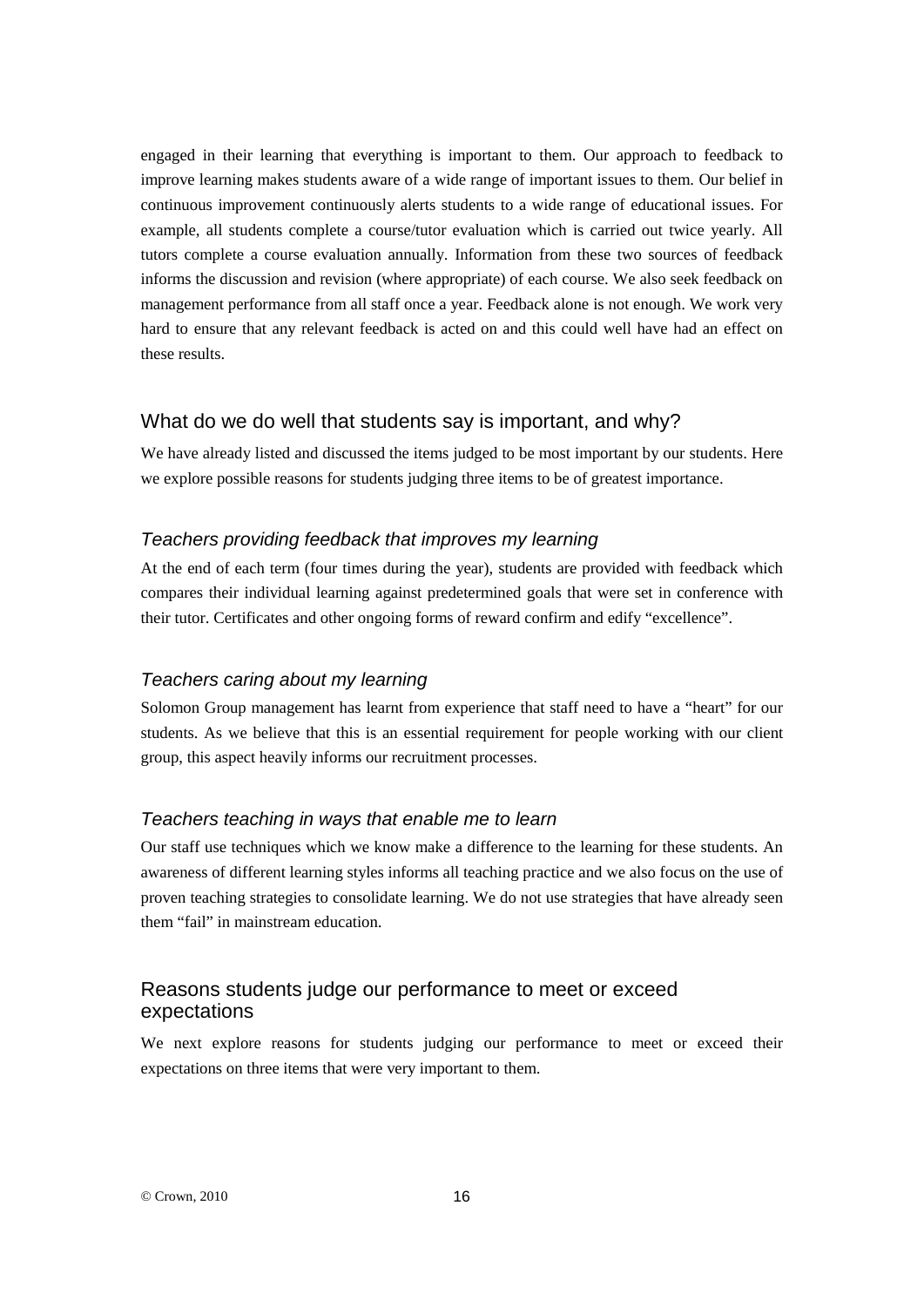#### *Teachers caring about my learning*

Our students have a "wrap around" (holistic) programme so that they develop a warm relationship with the liaison person (who enrols, exits and supports), as well as their tutor and their teacher aide. These staff members work together to facilitate the clients' chances of success. Management personnel spend time in classrooms as well.

#### *Teachers encouraging me to work with other students*

We know from the research that an important part of student retention and engagement is peer support (Russell, 2007). We strongly encourage the tuakana/tēina concept wherein those who are more advanced help those who are not and they, in turn, are supported in their areas of weakness. Staff modelling reflects this concept at another level—staff collegiality and support is encouraged and expected at Solomon Group.

#### *Teachers challenging me in helpful ways*

At the beginning of each term the tutor will have a conference with each student and revisit the goals agreed upon in their individual learning plan. Then together they will establish a new individual learning plan for the next term. The evaluation of progress is ongoing and at the end of the term forms the basis of the student report, together with observations from the tutor and teacher aide which focus on such important attitudinal changes as persistence, attendance, motivation, positive attitude, commitment, support and concern for other students. Staff are encouraged to use "tough love" with their students so that after the sympathising comes the focus on rangatiratanga (self-determination).

#### **Kaingäko (Commitment)**

These results support our organisation's value of kaingāko (commitment). We commit to delivering the best service we can to each of our students but we also expect students to commit to their own learning. Each student that comes in to a campus has a "one-on-one" meeting with a student liaison officer. They are taken through the student handbook and each party's responsibility is clearly laid out to them. We find that not only is this a great way of empowering students, it also provides structure for learners around expectations and commitment to own their learning. We find that the rule around respect is the most potent force in resolving any class management issues and in creating self esteem in our many clients, who often present with very little.

This feedback from our students supports the directors' "ways of doing things" as outlined in Solomon and Solomon (2008). It would also seem to support the assertions made by Pomeroy (2002) and Wilke (2005) about student engagement. Although these assertions were based on students in secondary schools, our results would indicate that students of all ages have the same need to be treated as individuals, and that student–teacher relationships and dialogue are pivotal to the success of the student.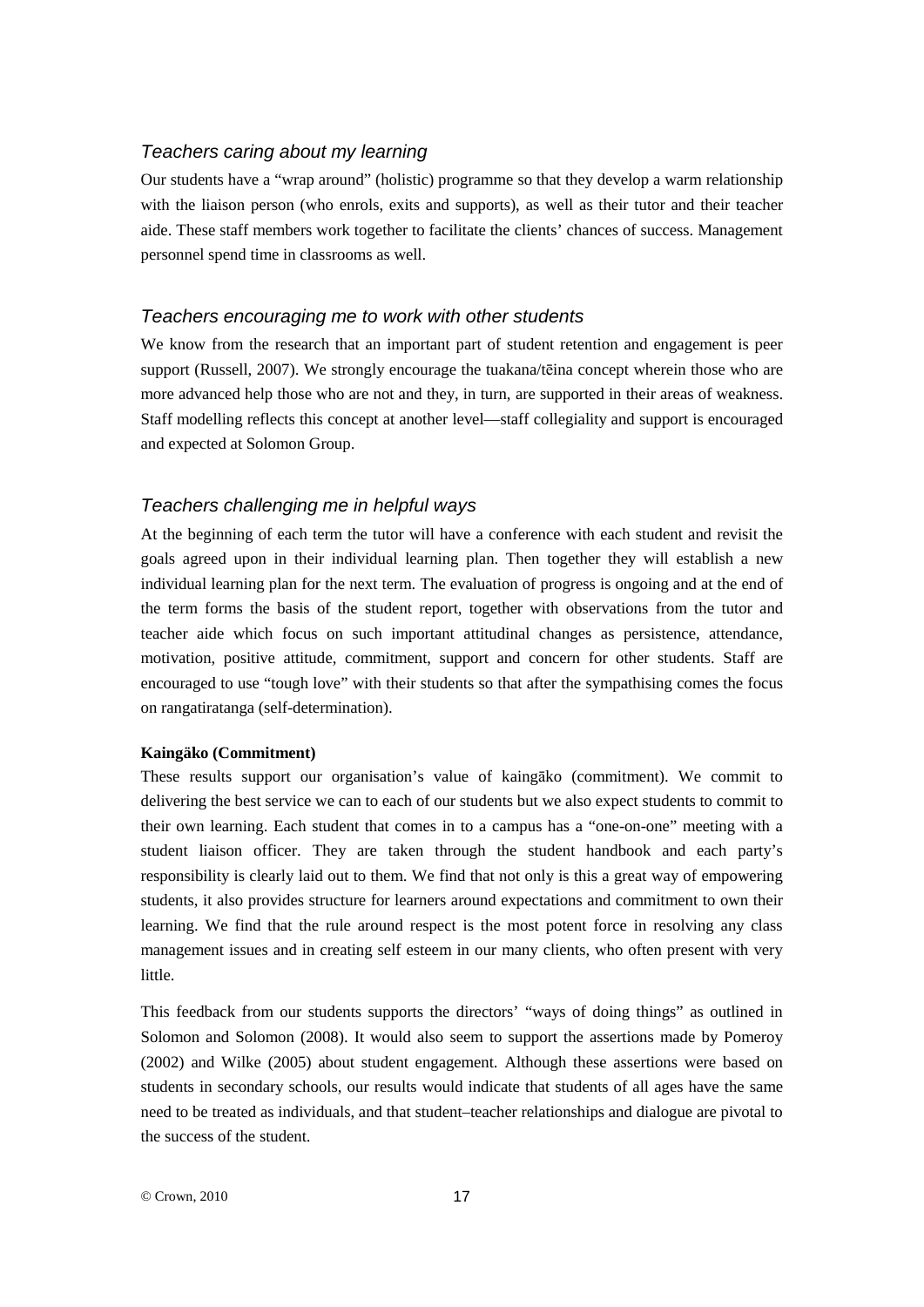#### What can we improve on?

This is a difficult question to answer as the results obtained from the questionnaire suggest that our students engage very well with their learning. However, it is always possible to improve performance and our values demand this. Aroha ki te tangata (social responsibility) and mana tangata (integrity) permeate every aspect of our work at Solomon Group. Part of our commitment to our students and staff to support these concepts involves continuous improvement. We looked for items with the largest gaps between importance and performance to see what we could do to close the gaps. We found four items where the gap was larger than 8 percent. These were: item 2 "teachers providing feedback that improves my learning"; item 4 "teachers making themselves available to discuss my learning"; item 13 "learning support services being available at the times I need them"; and "having access to the learning resources I need". While the gap between importance and performance on these items was not significant, it was large enough to become the launching pad for further improvement.

As a first step we will talk to our staff and students to identify what can be done to improve performance on these items. We will then identify ways the gaps can be closed before implementing a quality improvement process. We will make sure that this work continues to be in culturally appropriate ways, as we agree with Watene (2006) that this is likely to further increase both student engagement and success. A second step is to continue with an active professional development approach for our staff. The culture and wairua that permeates this organisation has been the result of deliberate and well-planned professional development (both internal and external) and modelling. We recognise that the continued success of this organisation and its students rests with our staff—our most valuable asset. To this end we recognise that we must continue to develop their skills and talents. Ongoing professional development must continue to be a key focus of this organisation. Further, the research has shown us the value of regular feedback and a commitment to facilitate change where appropriate. This process will continue to develop within the organisation.

# **Conclusion**

The results reported in this case study are gratifying for our organisation—staff, students and management. They support our philosophies, practices and ultimately the outcomes for our students. The project has also been confirmation of Solomon Group's commitment to "good practice" for this sector. The results of this research should enhance our opportunities for ongoing and perhaps increased government contracts in the future. Solomon Group has greatly appreciated the opportunity to participate in this valuable research alongside our tertiary education partners. We wish to acknowledge Nick Zepke and Linda Leach for inviting our private training establishment to take part.

Ngā mihi nui ki a kōrua.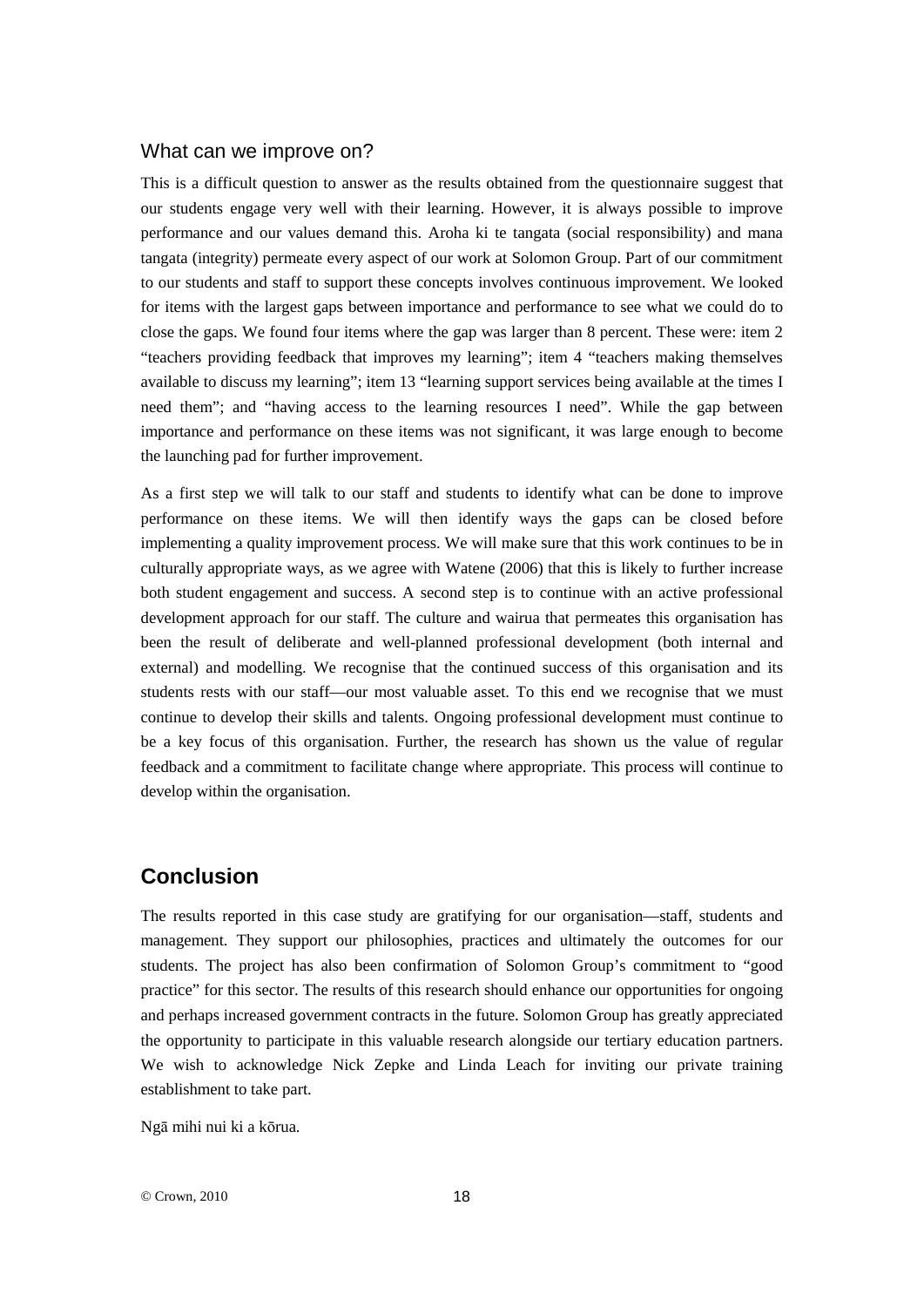We would like to think that this research may help to raise the profile and credibility of the private training sector. It is a very important sector which serves a large and potentially valuable population of the community, yet often tends to be seen as the overlooked "poor cousin" in tertiary education.

Finally we would like to mention aroha ki te tangata (social responsibility) which is a core value for Solomon Group. The opportunity to develop the true potential of non-achieving adults is so vital because these people can, in the future and with caring, quality service, contribute significantly to the well-being of New Zealand communities. In the end, it is about helping realise the full potential of human capital of each of our students.

Ui mai, he aha te mea nui, māku e kī atu he tangata, he tangata, he tangata

# **References**

- Alexander, R., & McDougall, S. (2003). Changing the tutorial experience in introductory economics. *New Zealand Economics Papers*, *37*(1), 269–283.
- Beasley, C. J., & Pearson, C. A. L. (1999). Facilitating the learning of transitional students: Strategies for success for all students. *Higher Education Research and Development*, *18*(3), 303–321.
- Christiansen, I. (2006). *Learning for living. Evaluation report of the SOLOMON GROUP exploratory project.* Wellington: New Zealand Council for Educational Research.
- Dunn, K., & Dunn, R. (1987). Dispelling outmoded beliefs about student learning. *Educational Leadership*, *44*(6), 55–62.
- Gavala, J., & Flett, R. (2005). Influential factors moderating academic enjoyment/motivation and psychological well-being for Māori university students at Massey University. *New Zealand Journal of Psychology*, *34*(1), 52–57.
- Hawk, K., Cowley, E.T., Hill, J., & Sutherland, S. (2002). The importance of the teacher/student relationship for Māori and Pasifika students. *set:* Research Information for Teachers, 3, 44–49.
- Kuh, G., Kinzie, J., Schuh, J., Whitt, E., & Associates (2005). *Student success in college: Creating conditions that matter.* San Francisco: Jossey-Bass.
- Law, B. (2005). Experiential learning in the context of educating for a sustainable future: Is it an appropriate pedagogy for shifting teachers' thinking and engaging learners. *set:* Research Information for Teachers, 3, 15–20.
- Lozanov, G. (1978). *Suggestology and outlines of suggestopedy*. New York: Gordon and Breach.
- Morris, C. (2005). A "mean hard place"? Law students tell it as it is. *Victoria University of Wellington Law Review*, *36*(2), 197–228.
- Pomeroy, E. (2002). The teacher–student relationship in secondary schools. In B. Moon, S. Mayes & S. Hutchinson. (Eds.). *Teaching, learning and the curriculum in secondary schools: A reader*. London: Routledge Falmer.
- Russell, B. (2007). With a little help from my friends: Preservice teacher education students' perceptions of the importance of peer support. *New Zealand Journal of Adult Learning*, *35*(1), 71– 87.
- Solomon, F., & Solomon, J. (2008). Supporting Māori: Foundation learning in a Māori training organisation. In J. Benseman & A. Sutton (Eds.). *Facing the challenge: Foundation learning for adults in Aotearoa New Zealand.* Wellington: Dunmore Press.